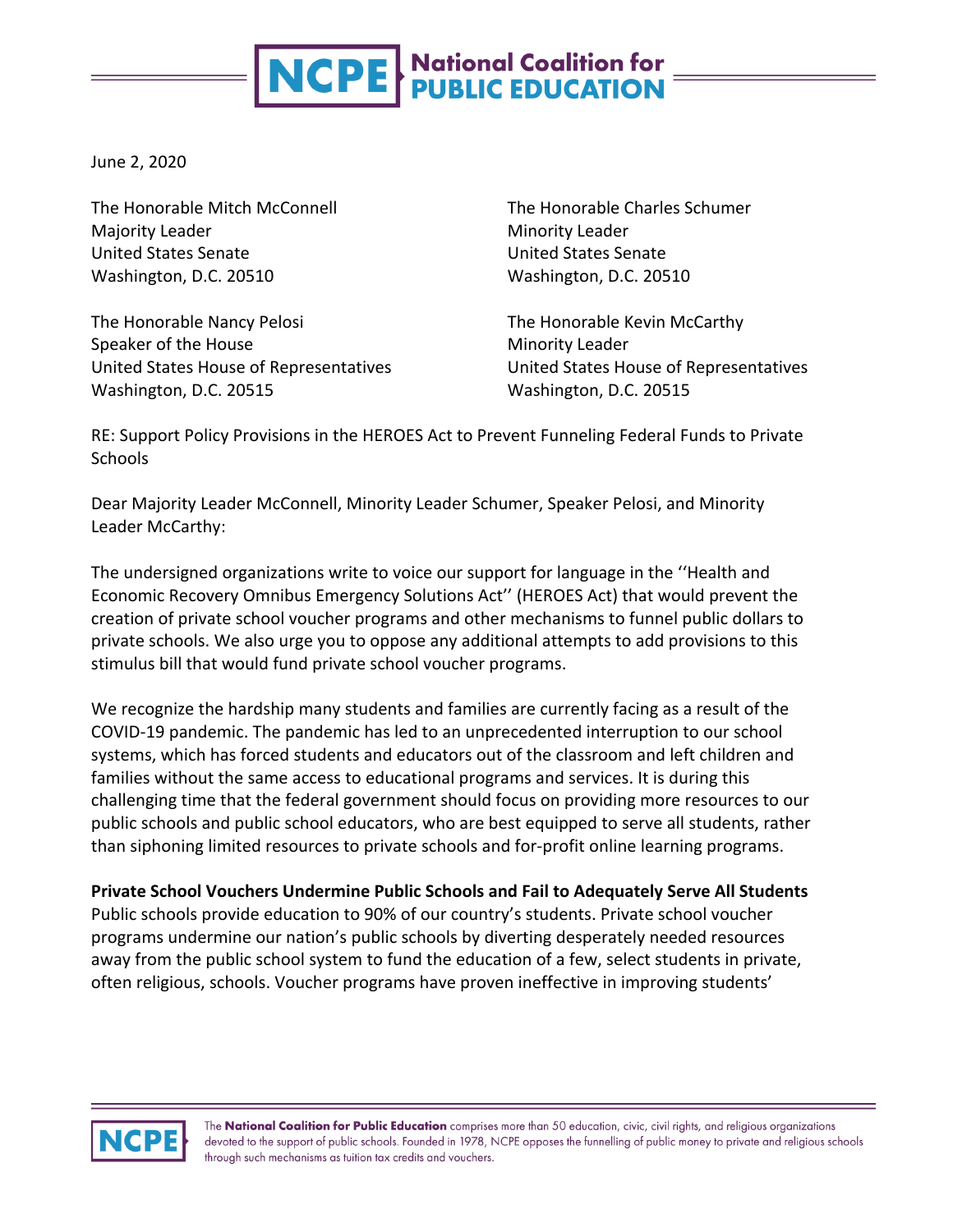academic achievement,<sup>1</sup> lack accountability,<sup>2</sup> and fail to provide students with the rights and protections they would receive in public schools.<sup>3</sup> Funneling federal dollars to private and unaccountable education providers in a time of hardship for schools, educators, students, and families across the county is especially bad policy.

Private school voucher programs have also been shown time and again to fail to meet the needs of students most in need, including students with disabilities.<sup>4</sup> Private schools accepting vouchers would likely have no obligation to accept nor appropriately serve students with disabilities. And, voucher schools often cannot provide the same quality and quantity of services available to students in public schools, including those mandated under each student's IEP. Given the additional challenges online classes present for some students, vouchers could not possibly address the needs of these students, or fund the accommodations and services required by the student's IEP.

## **This Legislation Must Explicitly Foreclose the Use of Stimulus Dollars for Private School Vouchers**

We support striking the language in Section 18001(a)(3) of the CARES Act, which set aside 1% of the Education Stabilization Fund for grants to states with the "highest coronavirus burden."5 Although nothing in the language of the CARES Act stated that this fund should be used for school vouchers, Secretary DeVos decided to divert these funds to a private school voucher program and other programs that advance her privatization agenda. Most egregiously, the "Rethink K-12 Education Models Discretionary Grant Program" allows states to use their funding to provide "microgrant" vouchers to families, which would allow families to use the funding for a variety of educational expenses, including tuition for private or for-profit online learning courses and services provided by private schools.<sup>6</sup>

This program, like other private school voucher programs, would be rife with accountability problems. The microgrants program could divert relief funds to unqualified, unaccountable online vendors, which by design, cannot provide the same well-rounded, comprehensive

<sup>1</sup> *E.g.,* Jonathan N. Mills & Patrick J. Wolf, Univ. of Ark., The Effects of the Louisiana Scholarship Program on Student Achievement After Four Years (Apr. 2019); Megan Austin et. al., Russell Sage Found. J. of the Social Sciences, Voucher Pathways and Students Achievement in Indiana's Choice Scholarship Program (2019); David Figlio & Krzysztof Karbownik, Fordham Institute, Evaluation of Ohio's EdChoice Scholarship Program: Selection, Competition, and Performance Effects (July 2016); U.S. Dep't of Educ., Evaluation of the DC Opportunity Scholarship Program: Impacts Three Years After Students Applied (May 2019). <sup>2</sup> *E.g.,* U.S. Gov't Accountability Office, GAO-16-712, Private School Choice Programs Are Growing and Can Complicate Providing Certain Federally Funded Services to Eligible Students (2016); U.S. Gov't Accountability Office, GAO-13-805, District of Columbia

Opportunity Scholarship Program: Actions Needed to Address Weaknesses in Administration and Oversight (2013). <sup>3</sup> Julia F. Mead & Suzanne E. Eckes, Nat'l Educ. Policy Ctr., How School Privatization Opens the Door for Discrimination (Dec. 2018); Bayliss Fiddiman & Jessica Yin, Ctr for Amer. Progress, The Danger Private School Voucher Programs Pose to Civil Rights, (May 13, 2019).

<sup>4</sup> *See, e.g.,* U.S. Gov't Accountability Office, GAO-18-94, Federal Actions Needed to Ensure Parents Are Notified About Changes in Rights for Students with Disabilities 20-26 (2018); Joint Committee on Performance Evaluation and Expenditure Review, A Statutory Review of Mississippi's Education Scholarship Account (ESA) Program (2018); Patrick J. Wolf et al., School Choice Demonstration Project, Univ. of Ark., Special Education and the Milwaukee Parental Choice Program 17 (2012).<br><sup>5</sup> Coronavirus Aid, Relief, and Economic Security Act, Pub. L. No. 116-136, § 18001 (2020).

<sup>6</sup> Notice Inviting Applications (NIA) for the FY 2020; Education Stabilization Fund-Rethink K-12 Education Models (ESF-REM) Discretionary Grant Program, 85 Fed. Reg. 25,411 (May 1, 2020).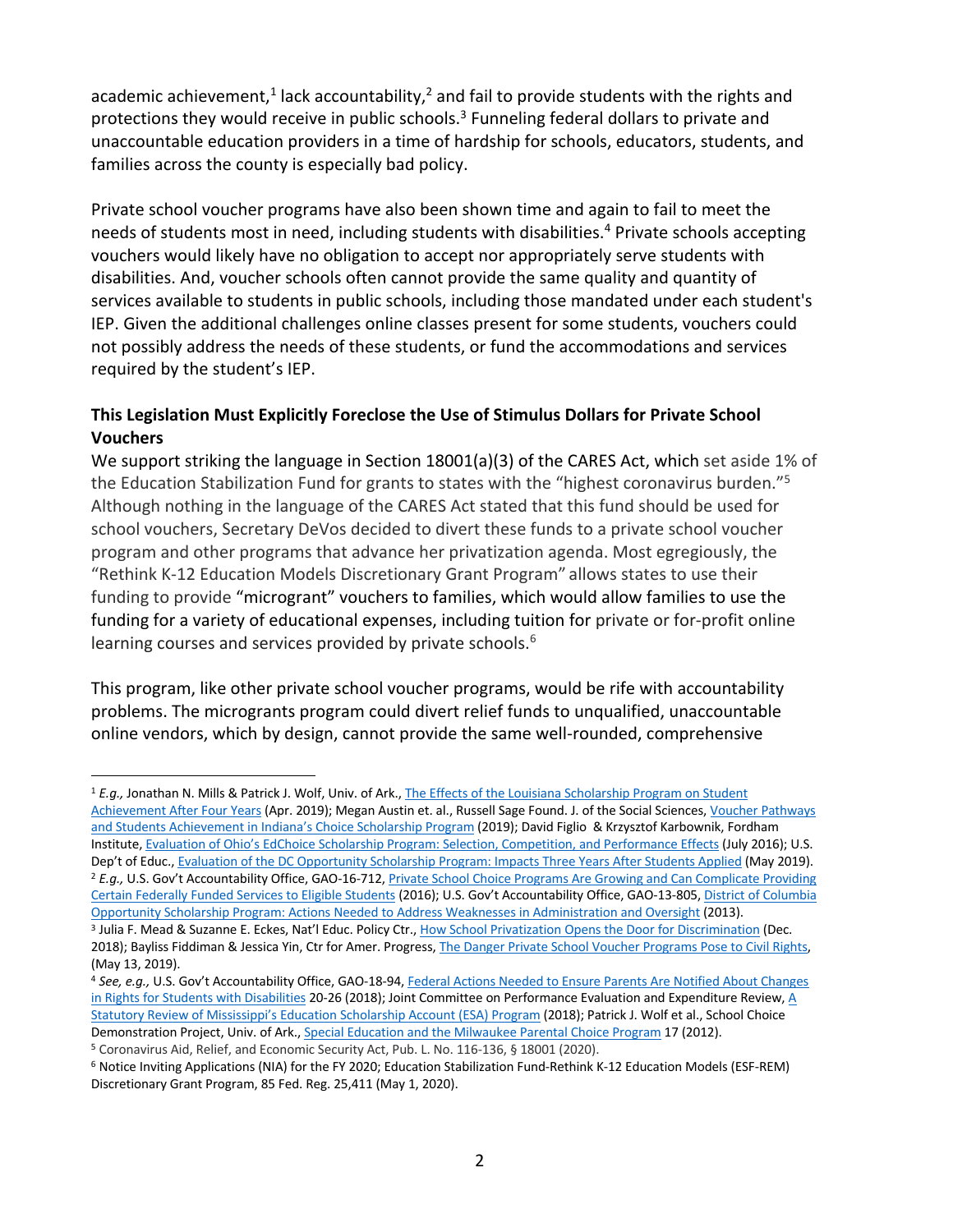education as in a brick-and-mortar school. The efficacy of similar programs has been shown repeatedly to be academically inferior to traditional public schools.<sup>7</sup> Without the inclusion of accountability measures such as requiring participating private schools to comply with the same teacher standards, curriculum, reporting, and testing requirements as public schools, there is no way to gauge whether the program is effective. And, without oversight provisions to ensure adequate administration of the program, there is great risk for waste, fraud, and abuse. Congress should not send federal dollars to such an unaccountable program.

The CARES Act did not explicitly authorize a microgrant voucher program, but that did not prevent the Department of Education from creating one. Accordingly, we support provisions in this bill that foreclose a similar use of funding and ensure that no money is set aside for the Secretary to define in a way that would allow for private school vouchers.

#### **This Legislation Must Clarify the Scope of Equitable Services**

We also support the addition of language to clarify that equitable services should be provided to students eligible under Title I only. The language in the HEROES Act will fix a problem created by the Department of Education's misinterpretation of language regarding equitable services in the CARES Act to allow for money to be disproportionately redirected to private schools.<sup>8</sup> Under the Department's April 30 guidance, equitable services provided to private schools must be allocated on the basis of total number of students enrolled in private schools and "may benefit a non-public school . . . or all students in a non-public school."9 These provisions permit equitable services to benefit entire schools or student populations at nonpublic schools, regardless of the students' income level or eligibility under Title I of ESEA, in contradiction with both the language of the CARES Act and the purpose of Title I.<sup>10</sup>

Title I equitable services was designed to benefit eligible students in need of greater resources, and the CARES Act explicitly provided additional resources to these students. The Department of Education guidance, however, suggests that public school districts must set aside funding to serve all students who attend a private school, regardless of those students' need or financial situation. The result is that the CARES Act funding is being diverted from low-income public school students to wealthy private school students. Indeed, the Department's guidance flips the idea of equitable services on its head—creating more inequity instead of less.

This guidance also directly contradicts the language in the CARES Act that says that equitable services must be provided "in the same manner as" Title I equitable services, $^{11}$  meaning that services should be provided based on the number of low-income students living in the LEA who attend non-public schools. If Congress' intent were to provide funding for services for all private

<sup>7</sup> *E.g.,* James L. Woodworth et al., Center for Research on Education Outcomes, Online Charter School Study (2015); June Ahn & Andrew McEachin, Educational Researcher, Student Enrollment Patterns and Achievement in Ohio's Online Charter Schools (2017).

<sup>8</sup> U.S. Dep't of Educ., Providing Equitable Services to Students and Teachers in Non-Public Schools under the CARES Act Programs (Apr. 30, 2020) (Equitable Services Guidance).

<sup>9</sup> Equitable Services Guidance at 7.

<sup>10</sup> *See* 20 USC § 6320.

<sup>11</sup> Coronavirus Aid, Relief, and Economic Security Act, Pub. L. No. 116-136, § 18005 (2020).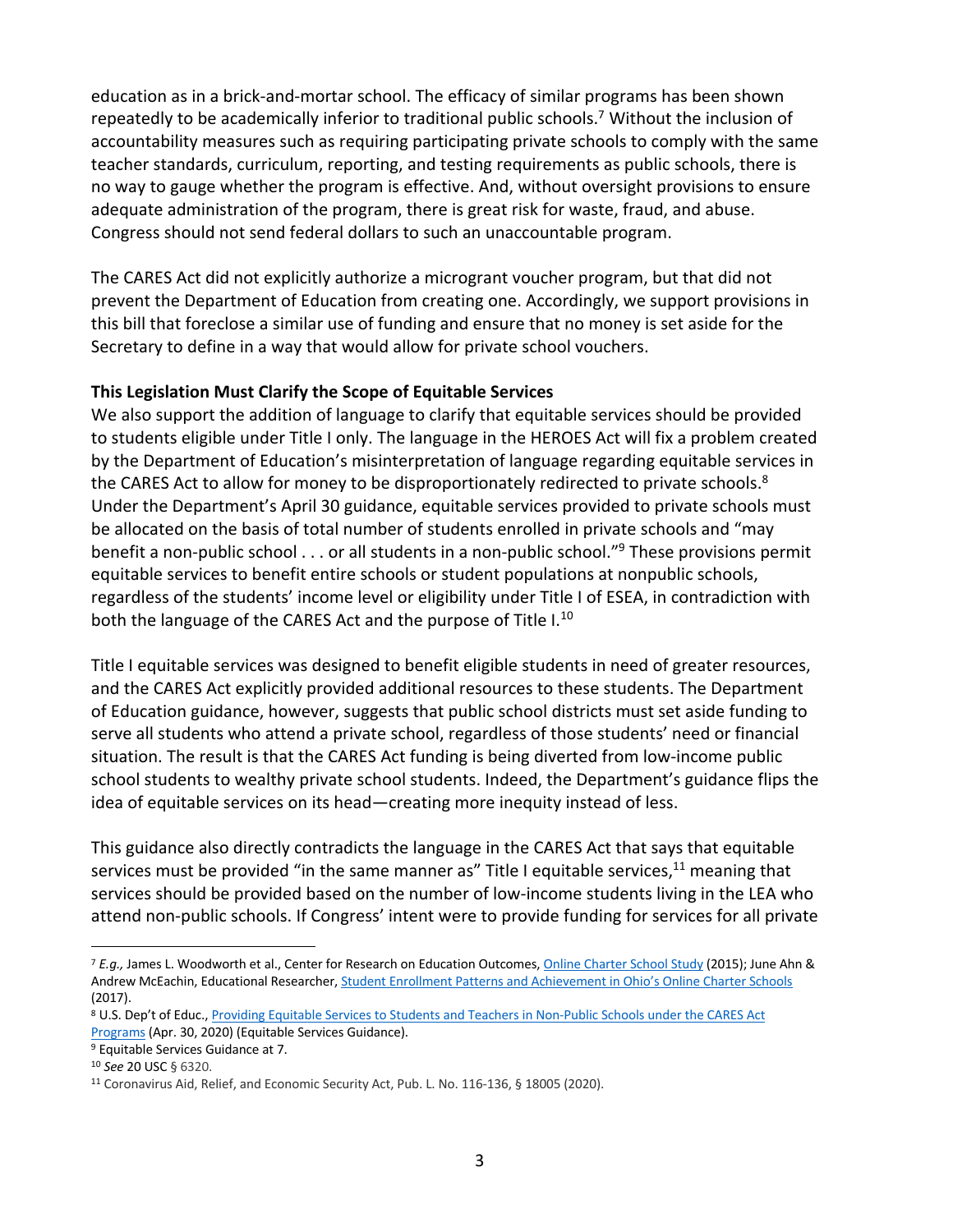school students, the CARES Act would have included language indicating divergence from Title I requirements, but it did not. Accordingly, we support the language in the HEROES Act that clarifies that equitable services are meant to benefit students eligible under Title I.

### **This Legislation Must Not Include Any Mechanism to Use Taxpayer Funds for Private School Expenditures**

In addition to supporting language in this bill limiting funding for private schools, we also oppose the addition of any other provision that would funnel public dollars to private schools or create tax incentives for private school expenditures. We are aware that some Members of Congress have shown support for a proposal that would expand the use of 529 education accounts to cover "qualifying expenses incurred in connection with learning from home . . . includ[ing] curriculum and curricular materials, books or other instructional materials, online educational materials, tuition for tutoring or educational classes outside of the home, and educational therapies for students with disabilities."<sup>12</sup> A proposal like this would give wealthy families a tax break while decreasing available funding for public education budgets, hurting the vast majority of students served by our nation's public schools.

According to a 2012 GAO report, only 3% of American families utilize Coverdell or 529 accounts.<sup>13</sup> Those opting for the accounts have roughly 25 times the median financial assets and about three times the median income of those who do not use these accounts.<sup>14</sup> Therefore, it is likely that the families who will benefit from the expansion of 529 accounts are those who already have the means to send their children to private school without a need for financial aid or tax benefits. Additionally, the expansion of 529 accounts could perpetuate racial inequities in education as minority families are less likely to participate in 529 plans than nonminority families.15 Congress should not allow funding authorized under this bill to benefit wealthy Americans to the detriment of our public schools and public school students.

In addition, we urge you to reject proposals that would provide both temporary and long-term tax policy changes to incentivize parents to educate their children in private schools. Specifically, we oppose changes to tax credits and deductions, such as allowing private school tuition to be considered the same as philanthropic aid, which would predominantly benefit the 70% of families with a household income above \$75,000 who educate their children in private schools.<sup>16</sup>

<sup>12</sup> Letter from Representative Bryan Steil to Speaker Pelosi, Leader McCarthy, Leader McConnell, and Leader Schumer (Apr. 15, 2020).

<sup>13</sup> U.S. Gov't Accountability Office, GAO-13-64, Higher Education: A Small Percentage of Families Save in 529 Plans (2012). <sup>14</sup> *Id.*

<sup>15</sup> *See id.* (finding that a larger proportion of the families surveyed who had 529 accounts or Coverdell accounts were nonminorities).

<sup>16</sup> *See* Letter from American Federation of Children and Others to Speaker Pelosi, Senate Majority Leader McConnell, Minority Leader Schumer, and House Minority Leader McCarthy (May 13, 2020).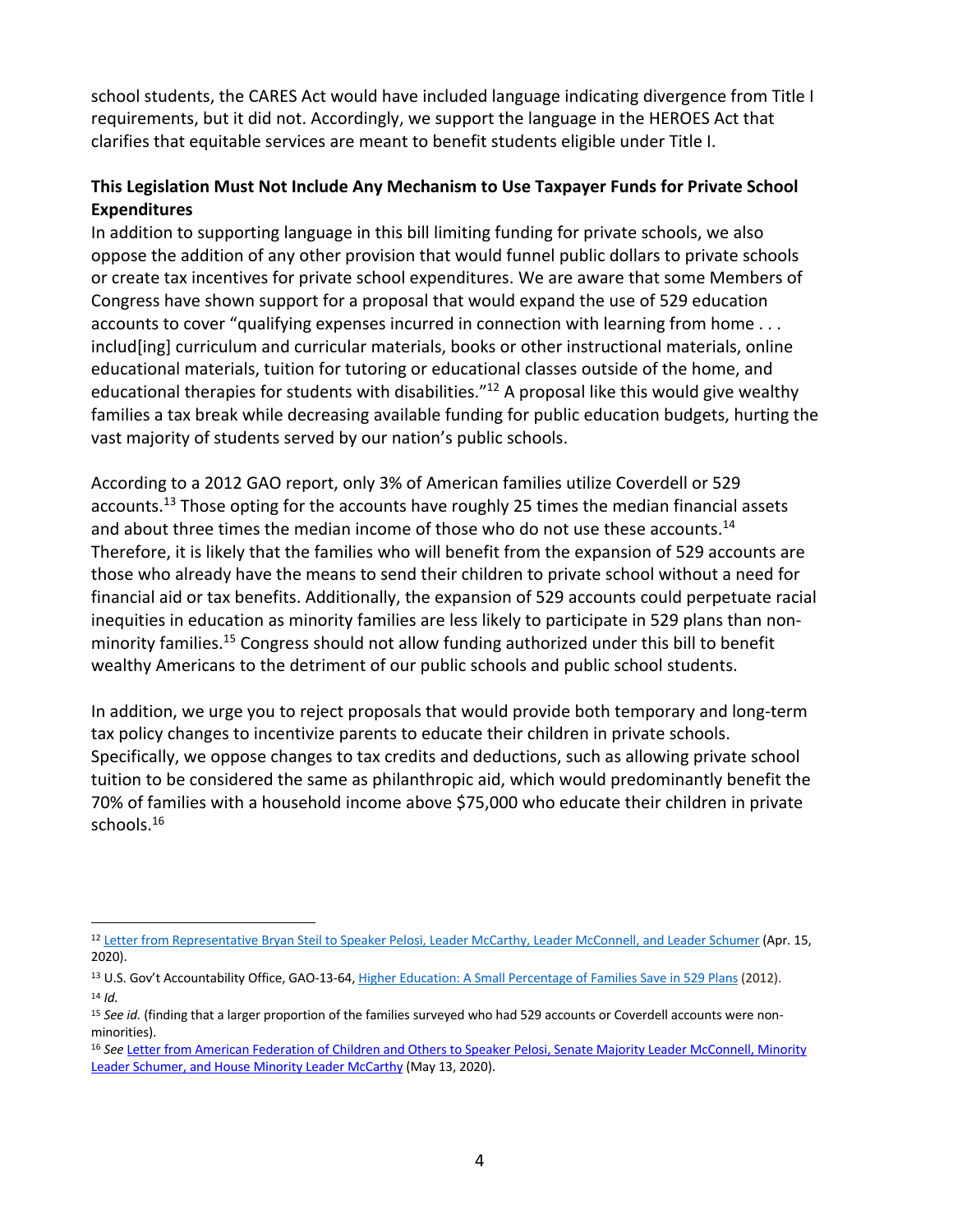#### **Conclusion**

This unprecedented pandemic should not be exploited to promote unaccountable, inequitable, and ineffective private school vouchers or otherwise divert public funding for private schools. We urge you to support every effort to prevent funding for private school vouchers allowing for school privatization into the next COVID-19 relief package.

Sincerely,

AASA, The School Superintendents Association African American Ministers In Action American Association of Colleges for Teacher Education American Atheists American Federation of State, County, and Municipal Employees (AFSCME) American Federation of Teachers American Humanist Association Americans United for Separation of Church and State The Arc of the United States Association of Educational Service Agencies Association of School Business Officials International (ASBO) Baptist Joint Committee for Religious Liberty (BJC) Center for Inquiry Center for Public Representation Central Conference of American Rabbis Clearinghouse on Women's Issues Council for Exceptional Children Council of Administrators of Special Education Council of Great City Schools Council of Parent Attorneys and Advocates Disciples Center for Public Witness Disciples Justice Action Network Education Law Center Equal Partners in Faith Feminist Majority Foundation Freedom From Religion Foundation GLSEN In the Public Interest Interfaith Alliance Learning Disabilities Association of America **NAACP** National Association of Elementary School Principals National Association of Federally Impacted Schools National Association of Secondary School Principals National Association of School Psychologists National Center for Learning Disabilities